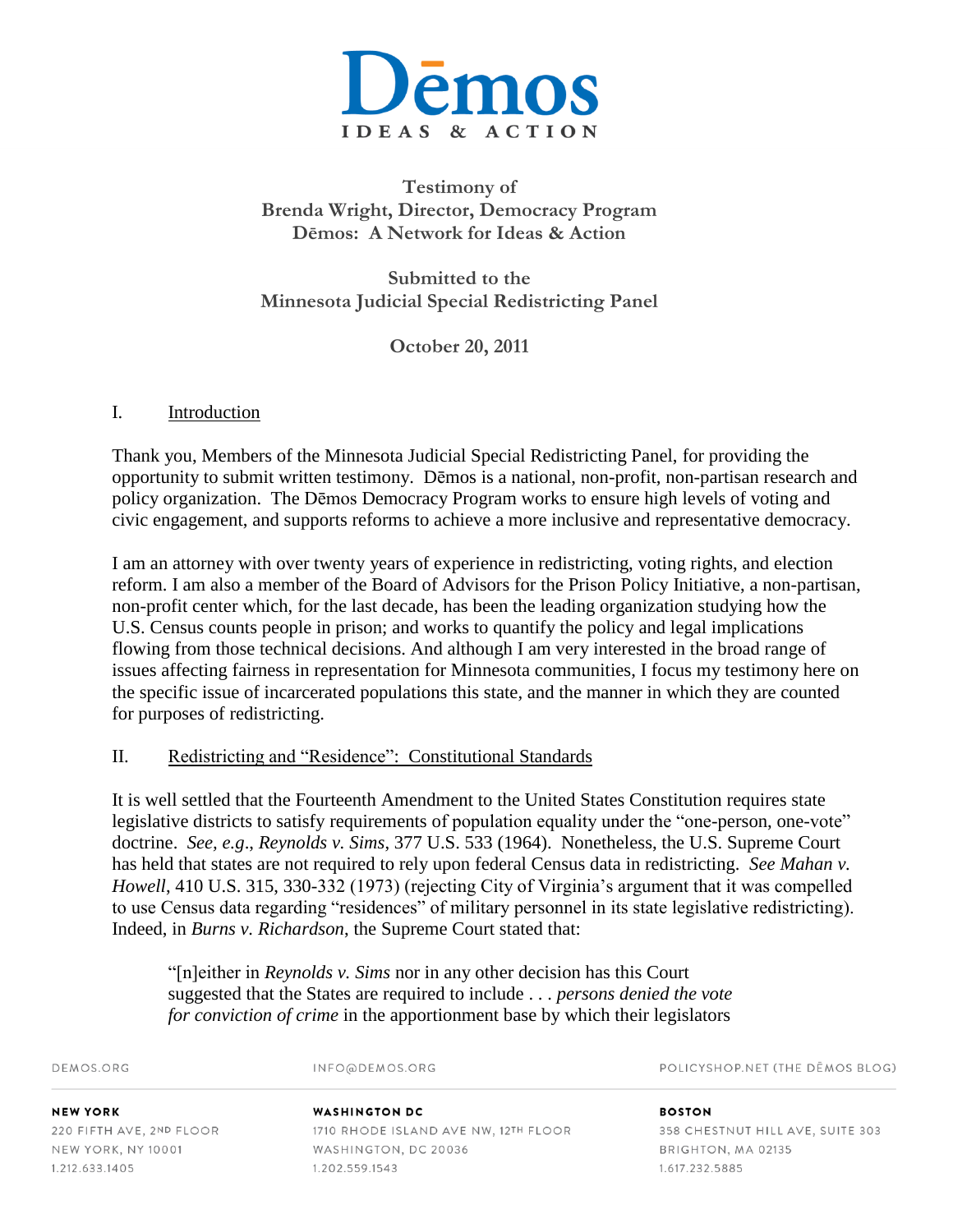are distributed and against which compliance with the Equal Protection Clause is to be measured. The decision to include or exclude any such group involves choices about the nature of representation with which we have been shown no constitutionally founded reason to interfere. Unless a choice is one the Constitution forbids, *cf., e.g., Carrington v. Rash*, 380 U.S. 89 (1965), the resulting apportionment base offends no constitutional bar, and compliance with the rule established in *Reynolds v. Sims* is to be measured thereby."

#### 384 U.S. at 92 (emphasis added).

Similarly, the Third Circuit has observed that, although states are entitled to the number of representatives in the House of Representatives as determined by the federal census, states are not required to use such census figures as a basis for apportioning their own legislatures. *See Borough of Bethel Park v. Stans*, 449 F.2d 575, 583 n.4 (3d Cir. 1971).

#### *Minnesota*

Each decade, Minnesota redraws its legislative districts on the basis of population, to ensure that each of Minnesota's 201 legislative and eight U.S. House districts have substantially equal populations. In this regard, Minnesota seeks to ensure that its citizens all receive the same access to representation and government, consistent with the U.S. Supreme Court's mandate of "one person, one vote." Yet, this mandate is not fully realized because of Minnesota's treatment of incarcerated populations. Minnesota treats incarcerated persons as residents of the prison in which they are temporarily located, rather than as residents of their home communities, for purposes of state legislative redistricting, using U.S. Census Bureau data files that make this allocation. As a result, Minnesota not only falls victim to this form of prison-based gerrymandering – which results in significant distortions in fair representation – but it also violates its *own state constitution*, which states that "For the purpose of voting[,] no person loses residence solely by reason of confine[ment] in any public prison." Minnesota Constitution, Article VII, § 2.

Minnesota state statutes and case law also make clear that for voting purposes, incarcerated prisoners should be counted as part of the population of their home residential districts, rather than as part of the district in which their prison is located. For example, Minnesota State Statute § 200.031, entitled "Elections; Determination of residence," sets forth a number of examples of when a person acquires or loses residence. These examples all consistently demonstrate Minnesota's legislative policy regarding residence for voting purposes, namely, that an individual does not lose his or her residence, or acquire a new residence, "if the individual is living [in a new state or precinct] only temporarily, without the intention of making that precinct home." Minn. Stat. § 200.031(c) (2009). *See also Bell v. Gannaway*, 227 N.W.2d 797, 801 (Minn. Sup. Ct. 1975) (citing Minn. Stat. § 201.26, noting that the "guidelines established by this statute base residence upon considerations of physical presence and intent"). This policy definition is also consistent with statutory and case law definitions of the term "resident" in other contexts. *See, e.g.,* Minn. Const. art. VII, § 2 (holding that residence is not lost by reason of employment in the U.S. military, confinement in an almshouse, prison or asylum); *Mason v Comm'r of Revenue*, No. 3612, 1983 WL 1915, at \*5 (Jun. 23, 1983) (noting that once a "domicile" is established, it continues until another domicile is established elsewhere, superseding the former domicile) (internal citations omitted). Given Minnesota's legislative and judicially fashioned definitions of the term "residence" as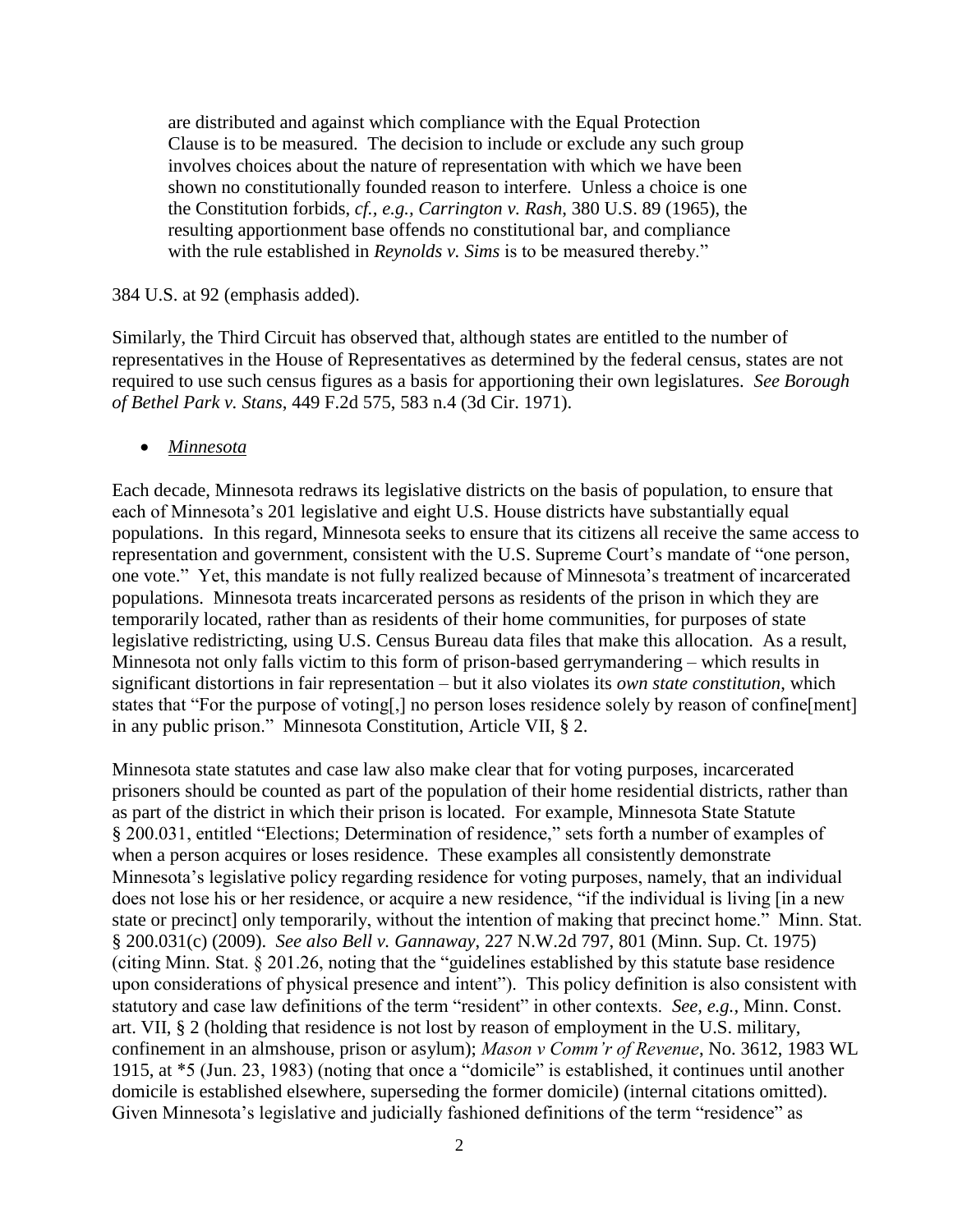including both a physical presence in a location and an intention to make such location one's home, it is plain that persons incarcerated in prisons in Minnesota should not be counted as residents of the district of the prison; rather, such persons should be counted as residents of their home communities.

## III. The Impact of Prison-Based Gerrymandering in Minnesota

The rules that the Census Bureau uses for determining "residence" were adopted long before prison populations in the U.S. became large enough to have a significant effect on representation. The U.S. now has some 1.6 million persons in state and federal prisons. In Minnesota, there are currently ten Minnesota House districts which contain state and federal prisons. And because Minnesota relied on Census data allocating incarcerated persons to the prison during its last redistricting cycle, all of its prison populations were counted as residents of those prison districts. This is a problem, because this form of prison-based gerrymandering significantly enhances the weight of a vote cast in those districts – and, consequently, the political clout of persons who live in those districts. This comes at the expense of representation for anyone in Minnesota who lives in districts without large prison populations. Disturbingly, this practice particularly distorts fair representation for communities of color, which are often disproportionately affected by high rates of incarceration.

| <b>Post 2000</b><br><b>District</b> | <b>Census</b><br>2000<br><b>Population</b> | <b>Prison</b><br>population | <b>Percent deviation</b><br>between actual resident<br>population and ideal<br>district size |
|-------------------------------------|--------------------------------------------|-----------------------------|----------------------------------------------------------------------------------------------|
| 56A                                 | 36,812                                     | 1,746                       | $-4.48%$                                                                                     |
| 20A                                 | 36,641                                     | 1,324                       | $-3.80%$                                                                                     |
| 52A                                 | 36,767                                     | 1,124                       | $-2.91%$                                                                                     |
| 26B                                 | 36,496                                     | 1,097                       | $-3.58%$                                                                                     |
| 26A                                 | 36,780                                     | 943                         | $-2.38%$                                                                                     |
| 08A                                 | 36,721                                     | 861                         | $-2.32%$                                                                                     |
| 08B                                 | 36,998                                     | 847                         | $-1.53%$                                                                                     |
| 30A                                 | 36,890                                     | 839                         | $-1.80%$                                                                                     |
| 15B                                 | 36,573                                     | 800                         | $-2.56%$                                                                                     |
| 06B                                 | 36,697                                     | 599                         | $-1.67%$                                                                                     |

Because of an increase in the prison populations over the last decade, the Census Bureau's prison miscount, if uncorrected, will have an even larger negative impact on democracy in Minnesota.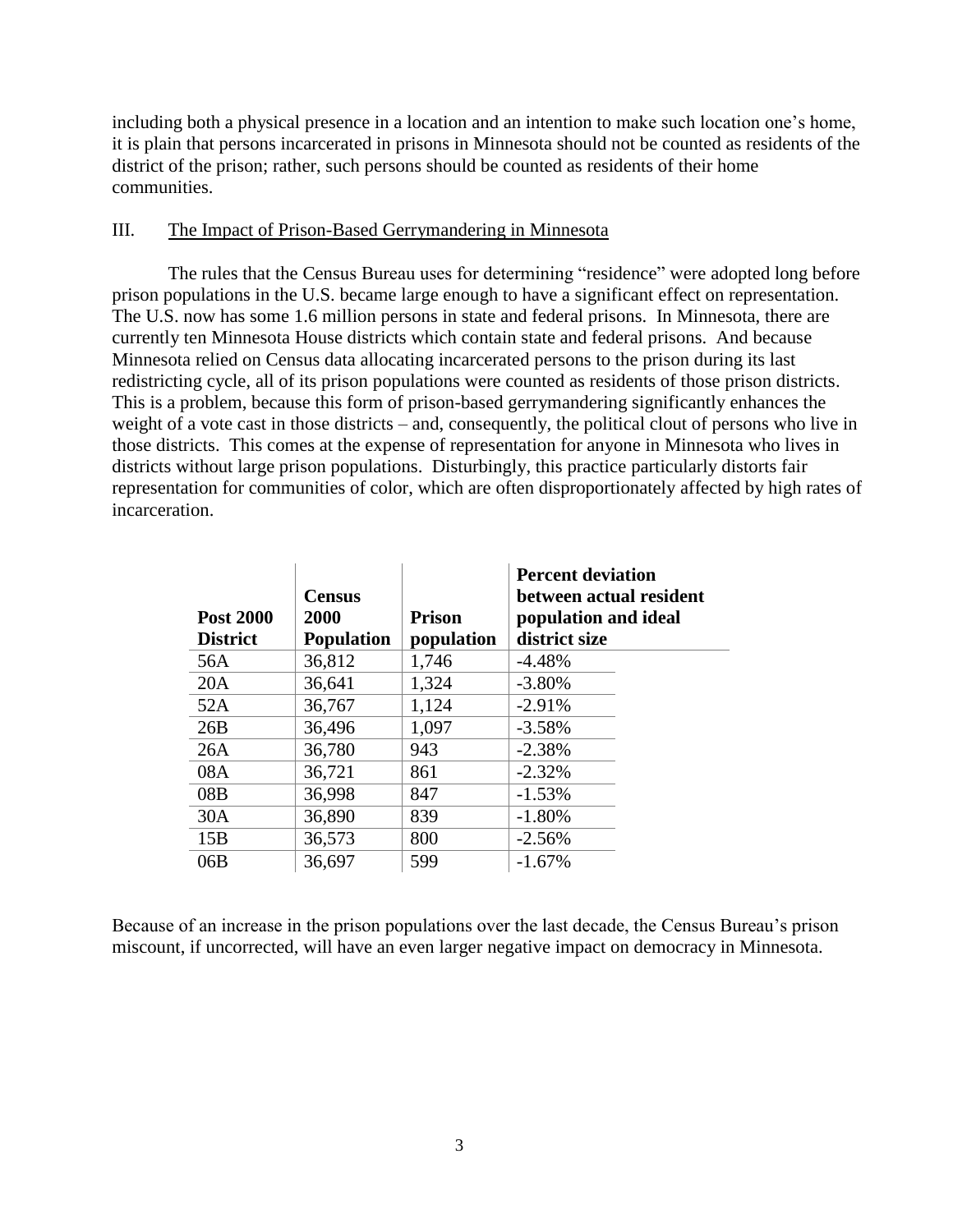# V. Proposals to Remedy Inequities Caused By Prison-Based Gerrymandering

## *States That Have Ended Prison-Based Gerrymandering*

State and local governments need not wait for the Census Bureau to change where it counts incarcerated people in order to end prison-based gerrymandering. Indeed, the following four states demonstrate, by example, that states are empowered to take action on their own. We encourage Minnesota to follow their example.

## *1. Maryland*

When its "No Representation without Population" Act passed as H.B. 496 and S.B. 400, Maryland became the first state to bring an end to prison-based gerrymandering within its borders on April 13, 2010. Pursuant to the Act, Maryland is the first state to pledge to collect the home addresses of incarcerated people.

The Act will help Maryland correct past distortions in representation, such as the following:

- 18% of the population currently credited to House of Delegates District 2B (near Hagerstown) was actually incarcerated people from other parts of the state. In effect, by using uncorrected Census data to draw legislative districts, the legislature granted every group of 82 residents in this district as much political influence as 100 residents of every other district.
- In Somerset County, a large prison was 64% of the 1st County Commission District, giving each resident in that district 2.7 times as much influence as residents in other districts. Even more troubling is that by including the prison population as "residents" in county districts, the county had been unable to draw an effective majority-African American district and has had no African-American elected to county government, despite settlement of a vote dilution lawsuit in the 1980s.

The legislation applies to redistricting only, and would not affect federal funding distributions.

*2. New York*

New York also passed a bill to end prison-based gerrymandering, attached as "Part XX" of the revenue budget, which was signed into law on August 12, 2010. This new law requires New York to collect home addresses of incarcerated individuals, and requires the state and local governments to draw legislative districts based on allocating incarcerated persons to their home addresses rather than as residents of the prison.

The Act will help New York correct past distortions in representation, such as the following:

- Seven of the previous New York State Senate districts met minimum population requirements only by claiming incarcerated people as residents.
- Although each Senate district in New York should have had 306,072 residents, district 45, which claims the populations of thirteen large prisons, had only 286,614 actual residents.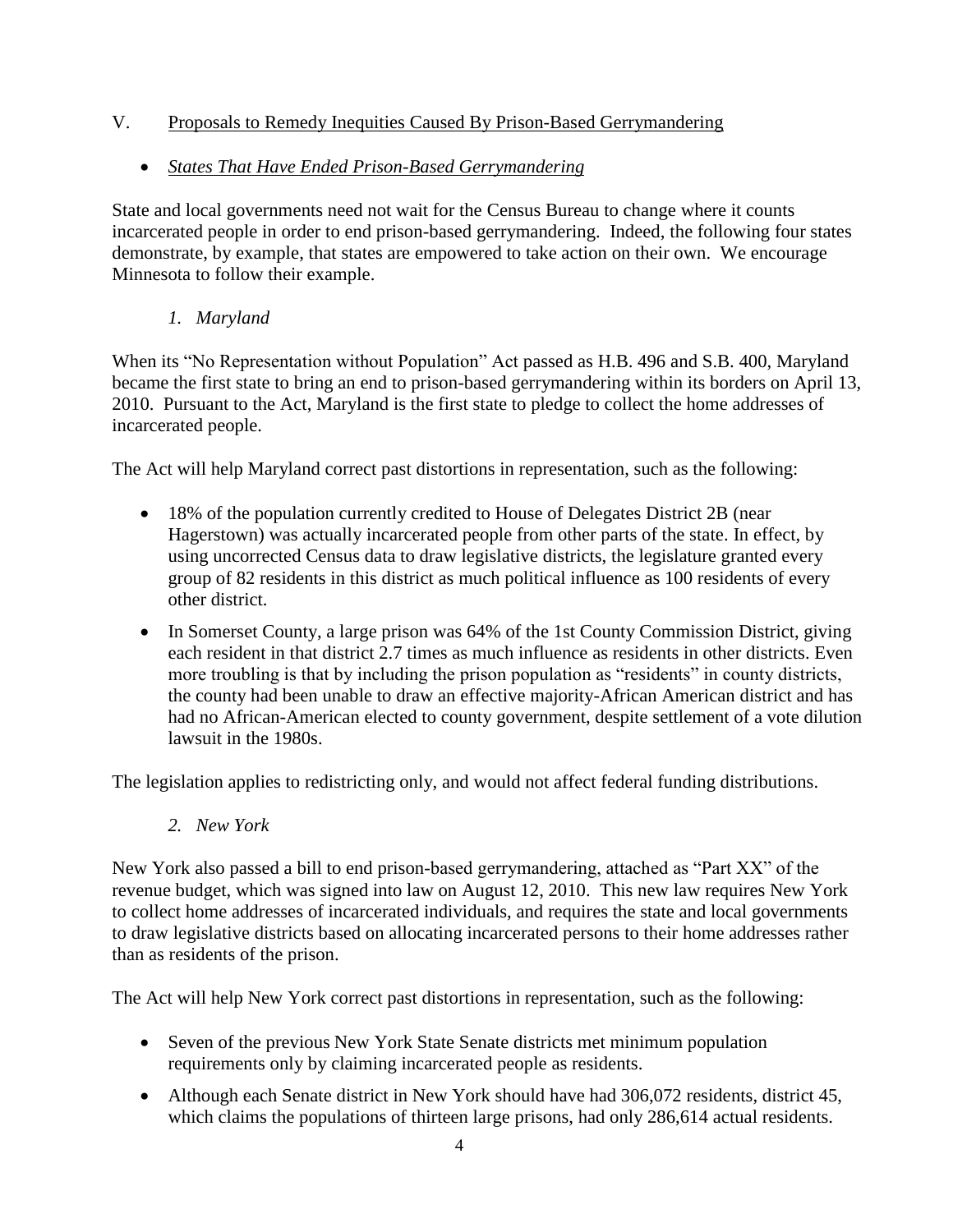Because the bill does not change the core Census data, no federal funding based on Census data would be affected.

## *3. Delaware*

Delaware passed a bill to end prison-based gerrymandering, HB 384, on August 31, 2010. The act requires that an individual who was a resident of the State of Delaware prior to incarceration be counted at his or her last known residence prior to incarceration, as opposed to at the address of the correctional facility. This would apply in determining the reapportionment and redistricting for the state. The bill was amended in May 2011 to postpone implementation until the 2020 redistricting process.

The legislation applies only to redistricting, and will not affect federal or state funding distributions.

*4. California*

California passed a bill to end prison-based gerrymandering, AB 420, on October 7, 2011. The new law directs the Department of Corrections and Rehabilitation to report the last known addresses of incarcerated people to California's Citizens' Redistricting Commission. The data may then be used to count incarcerated individuals as members of their home communities, rather than as residents of the prison location for redistricting purposes.

The new law will go into effect in the 2020 redistricting cycle.

# *Proposals for Minnesota*

Although it is too late for Minnesota to collect the information necessary to count incarcerated people at their residential addresses, the state need not wait another decade to take action to lessen the harm of prison-based gerrymandering. Arizona<sup>1</sup> and Massachusetts,  $2$  for example, are already currently working on interim solutions for the current redistricting cycle to avoid exacerbating the major distorting effects of prison populations in redistricting.

There are three ways that the Panel can greatly reduce the impact of prison-based gerrymandering in Minnesota during this redistricting cycle. The first option would be to simply remove any prison populations from the redistricting data, thus eliminating large concentrations of phantom constituents from districts with large prisons. The second option would be to deliberately overpopulate any district that contains a correctional facility by approximately the population size of the correctional facility, and slightly under-populate the home districts of incarcerated individuals. Third, the Panel could identify prison populations in any redistricting tables it uses or publishes so that the inclusion of such populations would be transparent to all, and use that information to take prison populations into account when drawing majority-minority districts.

l 1 *See* the Prison Policy Initiative's summary of the September 8, 2011 hearing, and link to the video record at <http://www.prisonersofthecensus.org/news/2011/09/14/airc/>

<sup>2</sup> *See* the final paragraphs of Yawu Miller, Redistricting Committee Supports Minority Districts, *Bay State Banner*, October 13, 2011, *available at* <http://www.baystatebanner.com/local15-2011-10-13>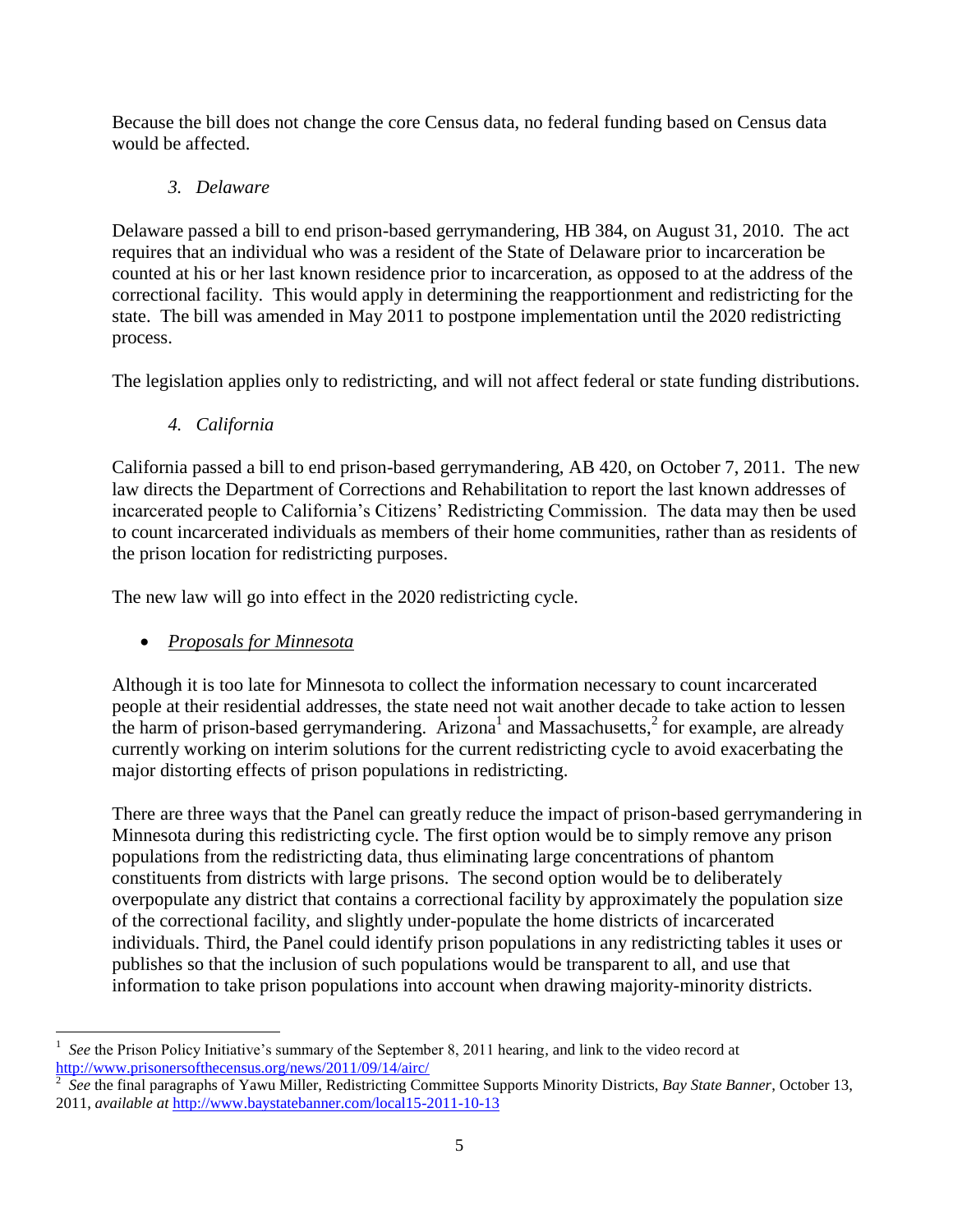#### *First Option*

The Panel can use the Census Bureau's Advance Group Quarters Summary File<sup>3</sup> to remove the correctional facilities from the Census counts used in redistricting. Mathematically, counting incarcerated people at the prison location has a larger vote dilutive effect than simply failing to count them at the correct home address. Below is a subset of this file in tabular form showing the 22 census blocks that contain state prisons, federal prisons, private prisons and halfway houses in Minnesota along with the populations counted within those facilities by the Census Bureau. The Prison Policy Initiative has also made point shapefiles of this Minnesota data in both ESRI and Maptitude formats.<sup>4</sup> The shapefiles include direct links to Census data on the race and ethnicity of the incarcerated population within each block. (For more technical information on these files or using the Census Bureau's group quarters summary file, you may contact Peter Wagner or Aleks Kajstura at the Prison Policy Initiative at (413) 527-0845.)

| County                   | <b>Tract</b> | <b>Block</b> | Correctional<br>Population | <b>Facility Name(s)</b>                    | <b>Facility Type(s)</b> |
|--------------------------|--------------|--------------|----------------------------|--------------------------------------------|-------------------------|
| Anoka County             | 050229       | 1020         | 1,305                      | Minnesota Correctional Facility-Lino Lakes | <b>State</b>            |
| <b>Carlton County</b>    | 070500       | 5021         | 1,128                      | <b>MCF Willow River/Moose Lake</b>         | <b>State</b>            |
| Chisago County           | 110200       | 1049         | 980                        | <b>MCF Rush City</b>                       | <b>State</b>            |
| Hennepin County          | 008400       | 1000         | 25                         | <b>Volunteers of America</b>               | Private                 |
| Hennepin County          | 021602       | 1014         | 16                         | Damascus Way                               | Private                 |
| Hennepin County          | 105600       | 3000         | 21                         | 180 Degrees                                | <b>Halfway House</b>    |
| <b>Olmsted County</b>    | 002300       | 5012         | 954                        | Federal Medical Center, Rochester          | Federal                 |
| Pine County              | 950400       | 2132         | 1,315                      | <b>FCI</b> Sandstone                       | Federal                 |
| Polk County              | 020700       | 1013         | 8                          | Red River Valley Juvenile Center           | <b>Halfway House</b>    |
| Polk County              | 020700       | 1031         | 139                        | Tri-County Community Corrections           | <b>Halfway House</b>    |
| <b>Ramsey County</b>     | 033200       | 1015         | 12                         | RS Eden (Women's)                          | <b>Halfway House</b>    |
| <b>Ramsey County</b>     | 035500       | 2007         | 34                         | RS Eden (Men's)                            | <b>Halfway House</b>    |
| <b>Ramsey County</b>     | 041602       | 2008         | 46                         | Volunteers of America- Female              | Private                 |
| <b>Rice County</b>       | 070700       | 3013         | 2,058                      | MCF-Faribault                              | <b>State</b>            |
| <b>Scott County</b>      | 080500       | 2009         | 588                        | <b>MCF</b> Shakopee                        | <b>State</b>            |
| <b>A</b> herburne County | 031500       | 4008         | 1,000                      | <b>MCF St. Cloud</b>                       | <b>State</b>            |
| St. Louis County         | 000300       | 1043         | 772                        | Federal Prison Camp Duluth                 | Federal                 |
| <b>St.</b> Louis County  | 002000       | 2004         | 45                         | Bethel Work Release Program                | <b>Halfway House</b>    |
| <b>St. Louis County</b>  | 011100       | 2003         | 150                        | Northeast Regional Correction Center       | Private                 |
| Waseca County            | 790500       | 2104         | 1,067                      | FCI Waseca                                 | Federal                 |
| <b>Washington County</b> | 070801       | 1001         | 1,587                      | <b>MCF Stillwater</b>                      | <b>State</b>            |
| <b>Washington County</b> | 070802       | 1001         | 448                        | <b>MCF Oak Park Heights</b>                | <b>State</b>            |

 $\overline{\phantom{a}}$ 

4 *Available at* [http://www.prisonersofthecensus.org/data/2010/MN\\_PRISON\\_BLOCKS\\_shapefile.zip](http://www.prisonersofthecensus.org/data/2010/MN_PRISON_BLOCKS_shapefile.zip) and [http://www.prisonersofthecensus.org/data/MN\\_Prison\\_blocks\\_mapt.zip](http://www.prisonersofthecensus.org/data/MN_Prison_blocks_mapt.zip)

<sup>3</sup> *See* Census Bureau's Advance Group Quarters Summary File available at

[http://www.census.gov/rdo/data/2010\\_census\\_advance\\_group\\_quarters\\_summary\\_file.html;](http://www.census.gov/rdo/data/2010_census_advance_group_quarters_summary_file.html) and Demos and Prison Policy Initiative press release "Advocates Hail Census Bureau's Release of Data to Assist in Correcting Prison-Based Gerrymandering," April 20, 2011, available at<http://www.prisonersofthecensus.org/news/2011/04/20/groupquartersreleased/>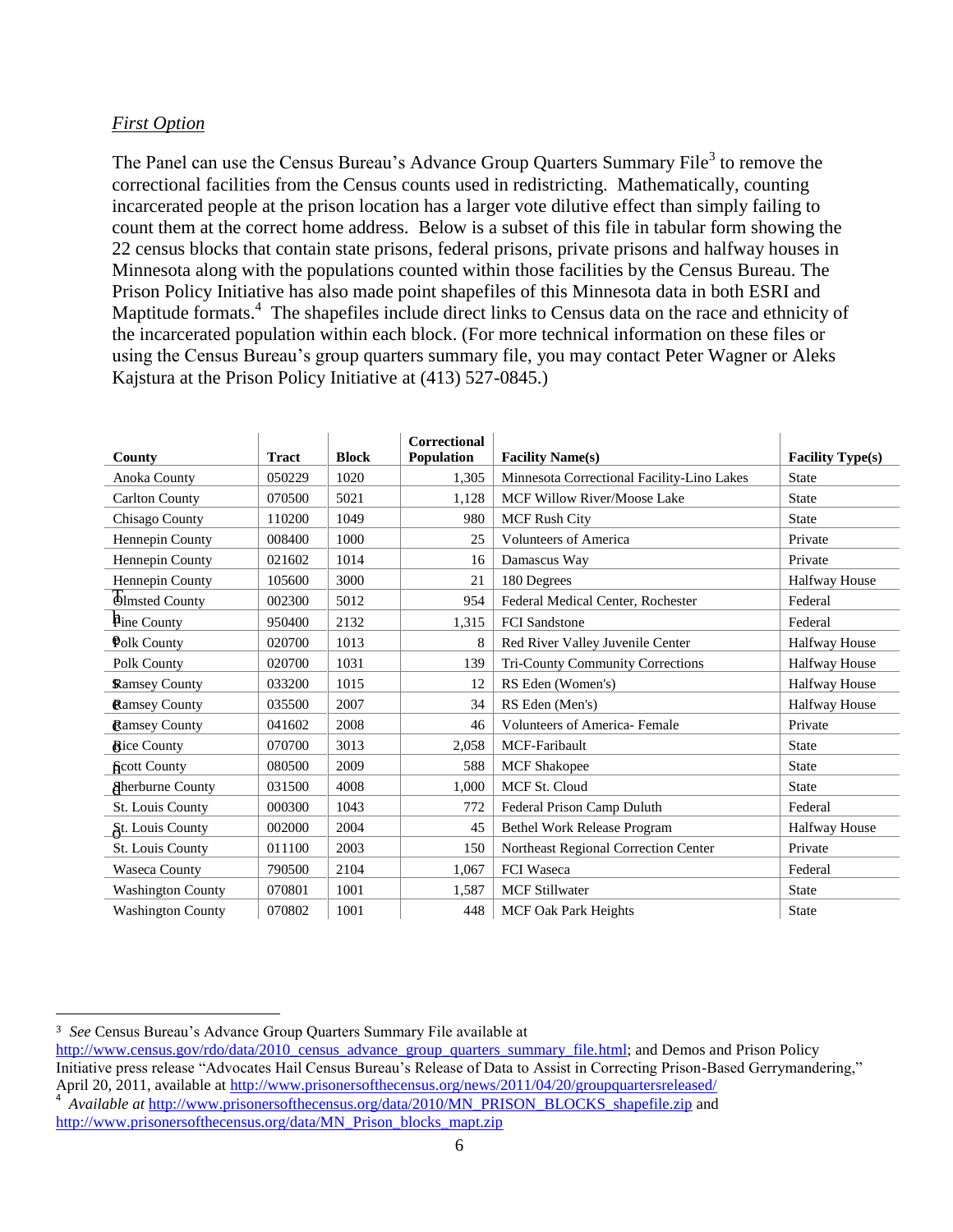#### *Second Option*

The second option is to deliberately overpopulate any district that contains a correctional facility by approximately the population size of the correctional facility. This will necessitate a legislative district plan with a higher maximum population deviation than is traditionally practiced in Minnesota. We urge the Court to conclude that a higher population deviation is warranted by the fact that fact that the deviation results from a flaw in the Census that counts incarcerated people in the wrong place. Giving the actual residents of each district equal access to the legislature is more important than the appearance of equality based on flawed Census data.

We provide three examples based on data from Minnesota. The first is a general illustration, and the other two are specific problems we wish to address.

- By itself, the FCI Sandstone Facility (which contains 1,315 federal prisoners from throughout the nation) in Block 2132, Tract 950400, in Pine County would be 3.3% of a district. Instead of drawing that district with ideal district size of 39,582, it should be drawn to contain about 40,897. In this way, the actual resident population would more closely match the ideal district size.
- The MCF Stillwater and MCF Oak Park Heights facilities in Washington County are less than a mile apart. Taken together, the two facilities add up to 2,038 prisoners or 5.1% of a district. Here, the Court should consider putting the two blocks that contain these facilities in two separate districts. If this is not possible, the Court will need to explore the solutions we suggest for the MCF Fairbault facility, below.
- The MCF Fairbault facility in Rice County (Block 3013, Tract 070700) has 2,058 prisoners and could be 5.2% of a district. The Court may consider overpopulating the district by 5.2%. The Court can rely on *Mahan v. Howell* to argue that the apparent deviation in excess of the *White v. Regester* limits is not an actual deviation in resident population. Alternatively, the Court can overpopulate the district by 5%, and eliminate the vast majority of the harm caused by the Census Bureau crediting the prison populations to the wrong location.

### *Third Option*

Third, the Panel should at the very least identify prison populations in any redistricting tables it uses or publishes so that the inclusion of such populations could be taken into account by anyone reviewing the maps. Disclosing which districts contain prison populations as part of the Panel's demographic analysis would be useful to the public. A healthy discussion about redistricting needs to include information about the number of people incarcerated in each district, so that actual constituent populations can be compared.

Critically, being aware of prison populations while drawing districts will also help the Panel minimize the vote dilutive effect of prison-based gerrymandering because it will make it less likely that several large prisons are concentrated in the same district, and it will lessen the odds that a large prison will be placed within a district that is already underpopulated.